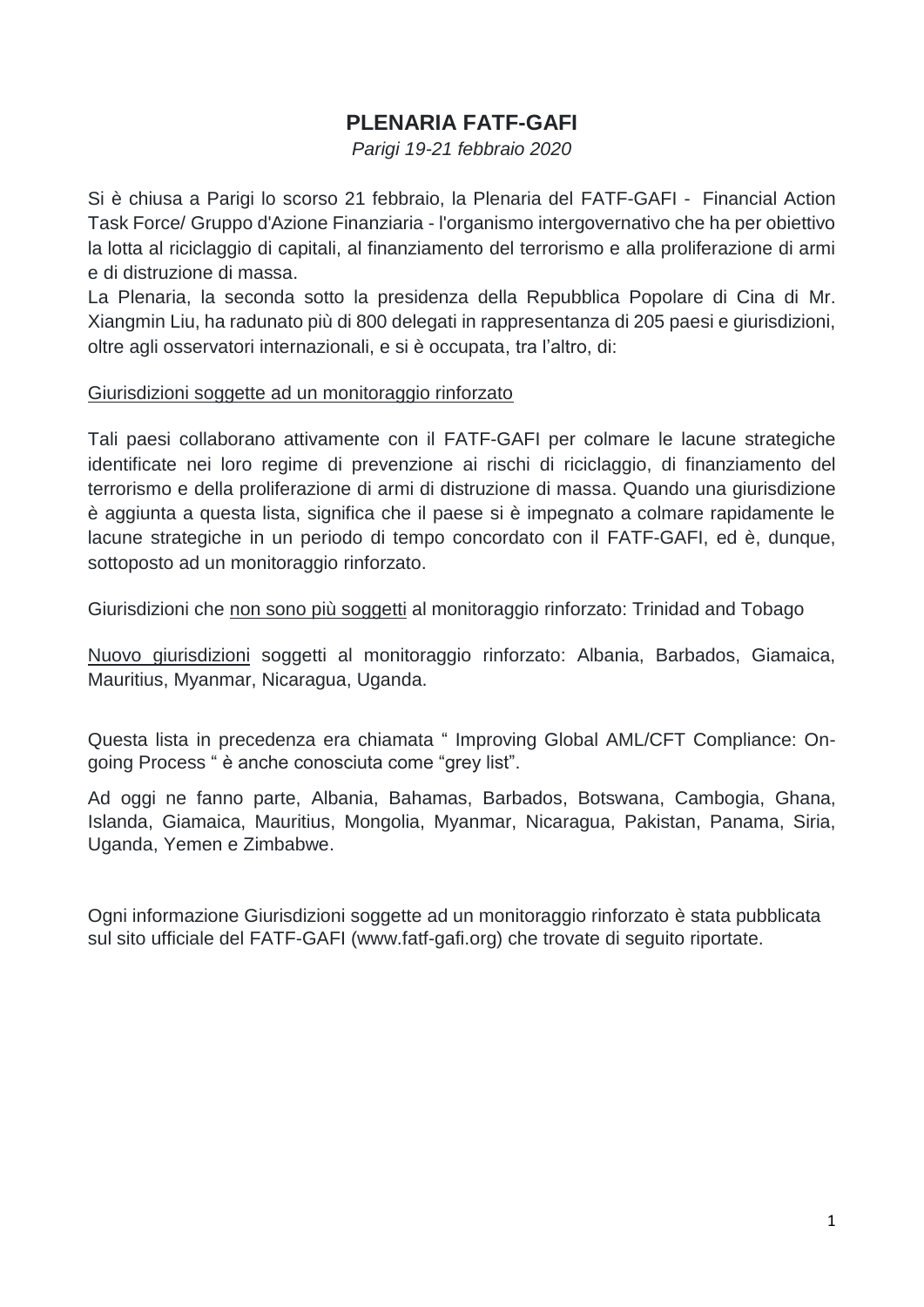# **FATF** Jurisdictions under Increased Monitoring – 21 February 2020

Jurisdictions under increased monitoring are actively working with the FATF to address strategic deficiencies in their regimes to counter money laundering, terrorist financing, and proliferation financing. When the FATF places a jurisdiction under increased monitoring, it means the country has committed to resolve swiftly the identified strategic deficiencies within agreed timeframes and is subject to increased monitoring. This list is often externally referred to as the 'grey list'. \*

The FATF and FATF-style regional bodies (FSRBs) continue to work with the jurisdictions noted below and to report on the progress made in addressing the identified strategic deficiencies. The FATF calls on these jurisdictions to complete their agreed action plans expeditiously and within the proposed timeframes. The FATF welcomes their commitment and will closely monitor their progress. The FATF does not call for the application of enhanced due diligence to be applied to these jurisdictions, but encourages its members to take into account the information presented below in their risk analysis.

The FATF continues to identify additional jurisdictions, on an on-going basis, that have strategic deficiencies in their regimes to counter money laundering, terrorist financing, and proliferation financing. A number of jurisdictions have not yet been reviewed by the FATF and FSRBs.

### **Jurisdictions with strategic deficiencies Jurisdictions no longer**

[Albania](http://www.fatf-gafi.org/publications/high-risk-and-other-monitored-jurisdictions/documents/increased-monitoring-february-2020.html#albania) [The Bahamas](http://www.fatf-gafi.org/publications/high-risk-and-other-monitored-jurisdictions/documents/increased-monitoring-february-2020.html#bahamas) **[Barbados](http://www.fatf-gafi.org/publications/high-risk-and-other-monitored-jurisdictions/documents/increased-monitoring-february-2020.html#barbados)** [Botswana](http://www.fatf-gafi.org/publications/high-risk-and-other-monitored-jurisdictions/documents/increased-monitoring-february-2020.html#botswana) [Cambodia](http://www.fatf-gafi.org/publications/high-risk-and-other-monitored-jurisdictions/documents/increased-monitoring-february-2020.html#cambodia) [Ghana](http://www.fatf-gafi.org/publications/high-risk-and-other-monitored-jurisdictions/documents/increased-monitoring-february-2020.html#ghana) [Iceland](http://www.fatf-gafi.org/publications/high-risk-and-other-monitored-jurisdictions/documents/increased-monitoring-february-2020.html#iceland) [Jamaica](http://www.fatf-gafi.org/publications/high-risk-and-other-monitored-jurisdictions/documents/increased-monitoring-february-2020.html#jamaica) **[Mauritius](http://www.fatf-gafi.org/publications/high-risk-and-other-monitored-jurisdictions/documents/increased-monitoring-february-2020.html#mauritius)** [Mongolia](http://www.fatf-gafi.org/publications/high-risk-and-other-monitored-jurisdictions/documents/increased-monitoring-february-2020.html#mongolia) [Myanmar](http://www.fatf-gafi.org/publications/high-risk-and-other-monitored-jurisdictions/documents/increased-monitoring-february-2020.html#myanmar) [Nicaragua](http://www.fatf-gafi.org/publications/high-risk-and-other-monitored-jurisdictions/documents/increased-monitoring-february-2020.html#nicaragua) [Pakistan](http://www.fatf-gafi.org/publications/high-risk-and-other-monitored-jurisdictions/documents/increased-monitoring-february-2020.html#pakistan) [Panama](http://www.fatf-gafi.org/publications/high-risk-and-other-monitored-jurisdictions/documents/increased-monitoring-february-2020.html#panama) [Syria](http://www.fatf-gafi.org/publications/high-risk-and-other-monitored-jurisdictions/documents/increased-monitoring-february-2020.html#syria) [Uganda](http://www.fatf-gafi.org/publications/high-risk-and-other-monitored-jurisdictions/documents/increased-monitoring-february-2020.html#uganda) [Yemen](http://www.fatf-gafi.org/publications/high-risk-and-other-monitored-jurisdictions/documents/increased-monitoring-february-2020.html#yemen) [Zimbabwe](http://www.fatf-gafi.org/publications/high-risk-and-other-monitored-jurisdictions/documents/increased-monitoring-february-2020.html#zimbabwe)

**subject to monitoring** [Trinidad and Tobago](http://www.fatf-gafi.org/publications/high-risk-and-other-monitored-jurisdictions/documents/increased-monitoring-february-2020.html#trinidadandtobago)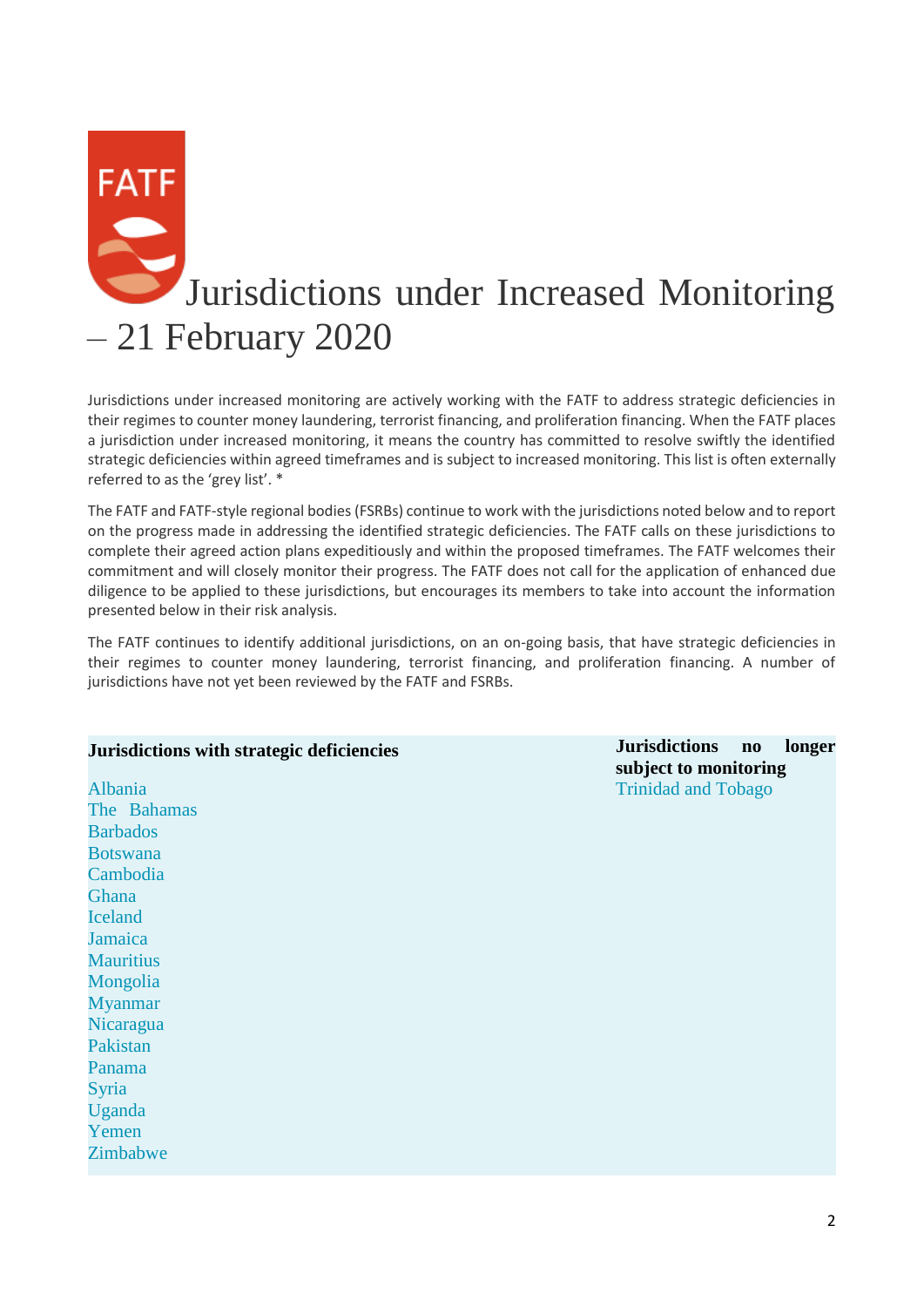Albania In February 2020, Albania made a high-level political commitment to work with the FATF and MONEYVAL to strengthen the effectiveness of its AML/CFT regime. Since the completion of its MER in July 2018, Albania has made progress on a number of its MER recommended actions to improve technical compliance and effectiveness, including by enhancing relevant authorities' understanding of terrorist financing risks in order to prosecute TF more effectively and establishing a legal framework to implement targeted financial sanctions related to proliferation financing. Albania will work to implement its action plan, including by: (1) conducting additional in-depth analysis to understand its ML and other risks sufficiently, and enhancing institutional coordination and cooperation; (2) improving the timely handling of mutual legal assistance requests; (3) establishing effective mechanisms to detect and prevent criminal infiltration of the economy, including by strengthening competent authorities' powers to take necessary action; (4) ensuring that accurate and up to date basic and beneficial ownership information is available on a timely basis; (5) increasing the number and improving the sophistication of prosecutions and confiscations for ML, especially in cases involving foreign predicate offenses or third-party ML; (6) improving the implementation of targeted financial sanctions, in particular through enhanced supervisory action and targeted, proactive outreach.

# The Bahamas

In October 2018, The Bahamas made a high-level political commitment to work with the FATF and CFATF to strengthen the effectiveness of its AML/CFT regime and address any related technical deficiencies. The FATF has made the initial determination that The Bahamas has substantially completed its action plan and warrants an on-site assessment to verify that the implementation of The Bahamas' AML/CFT reforms has begun and is being sustained, and that the necessary political commitment remains in place to sustain implementation in the future. Specifically, the Bahamas has made the following key reforms: (1) developing a comprehensive electronic case management system for international cooperation; (2) demonstrating risk-based supervision of non-bank financial institutions; (3) ensuring the timely access to adequate, accurate and current basic and beneficial ownership information; (4) increasing the quality of the FIU's products to assist LEAs in the pursuance of ML/TF investigations, specifically complex ML/TF and stand-alone ML investigations; (5) demonstrating that authorities are investigating and prosecuting all types of money laundering, including complex ML cases, stand-alone money laundering, and cases involving proceeds of foreign offences; (6) demonstrating that confiscation proceedings are initiated and concluded for all types of ML cases; and (7) addressing gaps in the TF and PF TFS frameworks and demonstrating implementation.

**Barbados** In February 2020, Barbados made a high-level political commitment to work with the FATF and CFATF to strengthen the effectiveness of its AML/CFT regime. Since the completion of its MER in November 2017, Barbados has made progress on a number of its MER recommended actions to improve technical compliance and effectiveness, including by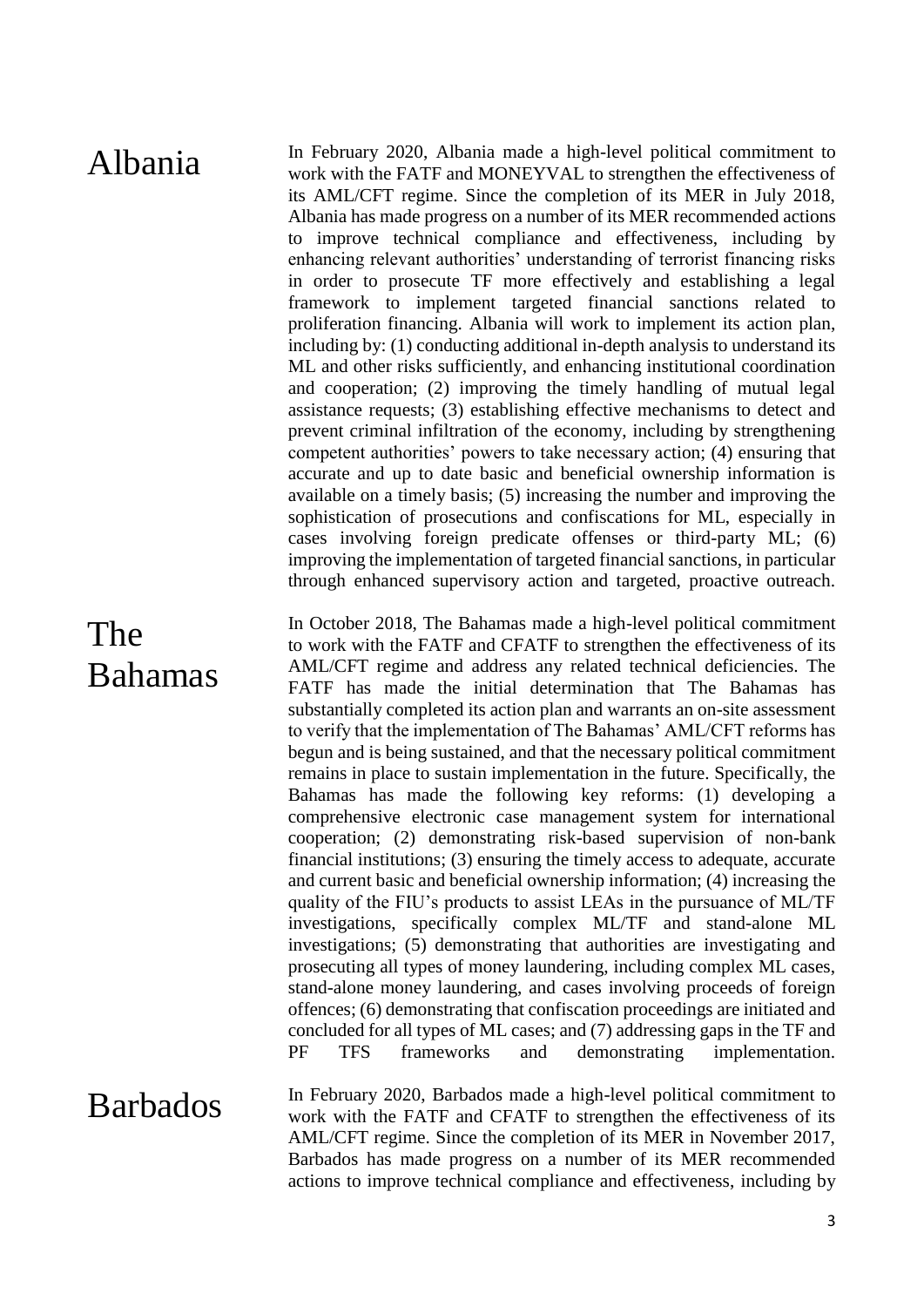updating the National Risk Assessment and developing mitigating measures. Barbados will work to implement its action plan, including by: (1) demonstrating it effectively applies risk-based supervision for FIs and DNFBPs; (2) taking appropriate measures to prevent legal persons and arrangements from being misused for criminal purposes, and ensure that accurate and up to date basic and beneficial ownership information is available on a timely basis; (3) increasing the capacity of the FIU to improve the quality of its financial information to further assist LEAs in investigating ML or TF; (4) demonstrating that money laundering investigations and prosecutions are in line with the country's risk profile and reducing the backlog to complete prosecutions that result in sanctions when appropriate; (5) further pursuing confiscation in ML, including by seeking assistance from foreign counterparts.

**Botswana** Since October 2018, when Botswana made a high-level political commitment to work with the FATF and ESAAMLG to strengthen the effectiveness of its AML/CFT regime and address any related technical deficiencies, Botswana has taken steps towards improving its AML/CFT regime, including by developing its national AML/CFT strategy and operationalising the country's company registry to maintain beneficial ownership information. Botswana should continue to work on implementing its action plan to address its strategic deficiencies, including by: (1) assessing the risks associated with legal persons, legal arrangements, and NPOs; (2) implementing risk-based AML/CFT supervisory manuals; (3) improving its analysis and dissemination of financial intelligence by the FIU; (4) implementing a CFT strategy, and ensuring the TF investigation capacity of the law enforcement agencies; (5) ensuring the implementation without delay of targeted financial sanctions measures related to terrorist financing and proliferation financing, and (6) applying a risk-based approach to monitoring non-profit organisations.

Cambodia Since February 2019, when Cambodia made a high-level political commitment to work with the FATF and APG to strengthen the effectiveness of its AML/CFT regime and address any related technical deficiencies, Cambodia has taken steps towards improving its AML/CFT regime, including by demonstrating an increase in domestic coordination and cooperation to enhance ML investigations. Cambodia should continue to work on implementing its action plan to address its strategic deficiencies, including by: (1) providing a broad legal basis for MLA and conducting relevant training to LEAs; (2) implementing risk-based supervision for real estate and casinos; (3) implementing the risk-based supervision to banks, including through prompt, proportionate and dissuasive enforcement actions, as appropriate; (4) amending the AML/CFT Law to address the remaining technical compliance deficiencies; (5) enhancing its analysis of STRs and increasing disseminations to LEAs; (6) demonstrating an increase in ML investigations and prosecutions; (7) demonstrating an increase in the freezing and confiscation of criminal proceeds, instrumentalities, and property of equivalent value; (8) establishing and implementing a legal framework for UN targeted financial sanctions related to proliferation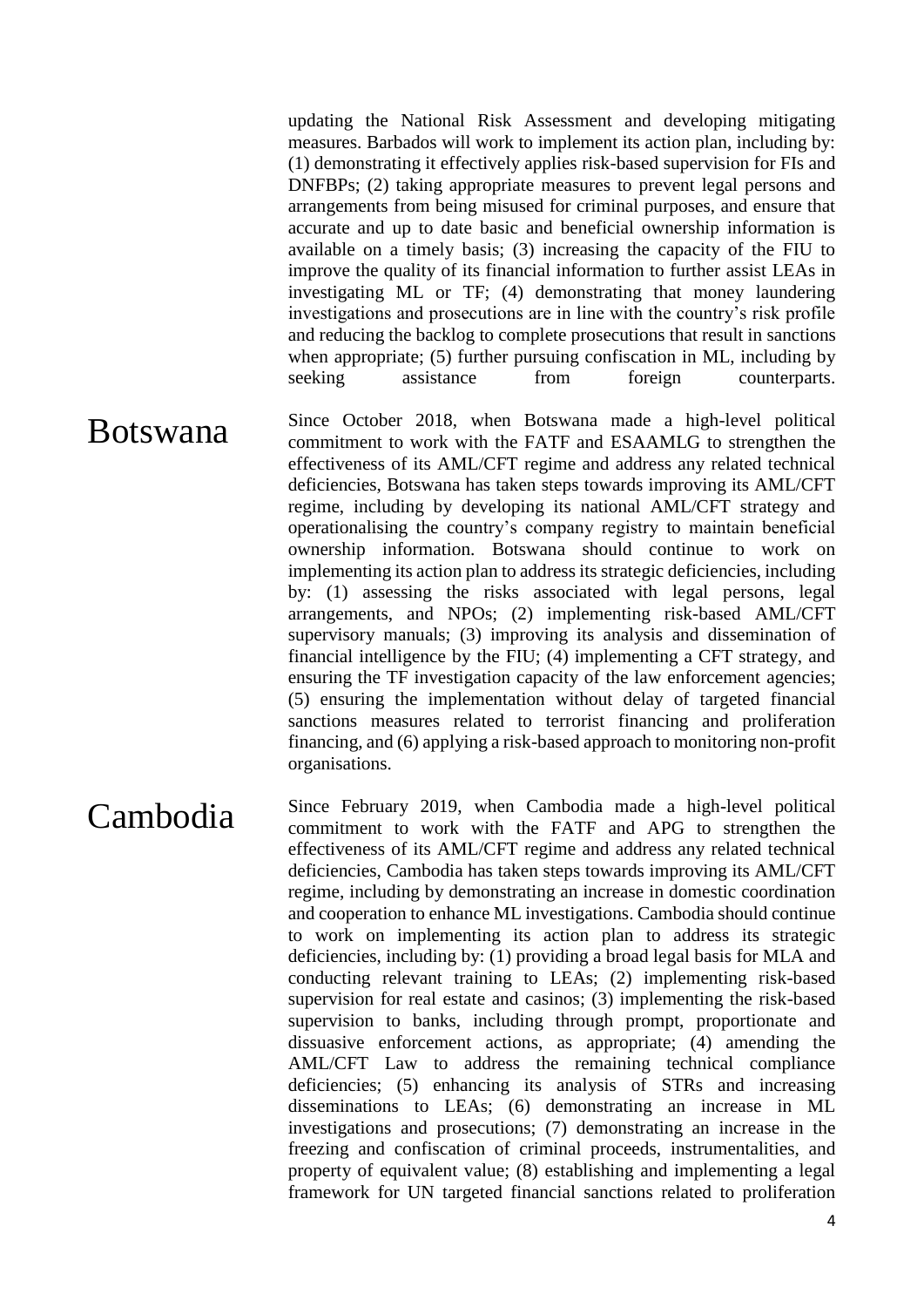financing and enhancing the understanding of sanctions evasion.

Ghana Since October 2018, when Ghana made a high-level political commitment to work with the FATF and GIABA to strengthen the effectiveness of its AML/CFT regime, Ghana has taken steps towards improving its AML/CFT regime, including by raising awareness of the supervisors and regulated entities to the identified ML/TF risks. Ghana should continue to work on implementing its action plan to address its strategic deficiencies, including by: (1) implementing a comprehensive national AML/CFT Policy based on the risks identified in the NRA, including measures to mitigate ML/TF risks associated with the legal persons; (2) improving risk-based supervision, by enhancing the capacity of the regulators and the awareness of the private sector; (3) ensuring the timely access to adequate, accurate and current basic and beneficial ownership information; (4) ensuring that the FIU is focusing its activities on the risks identified in the NRA, and adequately resourced; and (5) applying a risk-based approach for monitoring non-profit organisations.

Iceland Since October 2019, when Iceland made a high-level political commitment to work with the FATF to strengthen the effectiveness of its AML/CFT regime, Iceland has continued to take significant steps towards improving its AML/CFT regime, including by increasing the FIU's human resources to address the volume of STRs and strengthen strategic analysis as well as ensuring effective supervision for targeted financial sanctions compliance and establishing sufficient resources and supervisory procedures to assess TF risks in the NPO sector. Iceland should continue to work on implementing its action plan to address its strategic deficiencies by (1) finalising the collection of accurate Beneficial Ownership information and demonstrating the imposition of appropriate sanctions for non-compliance; and (2) concluding work to introduce an automated system for STR filing.

**Jamaica** In February 2020, Jamaica made a high-level political commitment to work with the FATF and CFATF to strengthen the effectiveness of its AML/CFT regime. Since the completion of its MER in November 2016, Jamaica has made progress on a number of its MER recommended actions to improve technical compliance and effectiveness, including by amending its customer due diligence obligations. Jamaica will work to implement its action plan, including by: (1) developing a more comprehensive understanding of its ML/TF risk; (2) including all FIs and DNFBPs in the AML/CFT regime and ensuring adequate risk based supervision in all sectors; (3) taking appropriate measures to prevent legal persons and arrangements from being misused for criminal purposes, and ensure that accurate and up to date basic and beneficial ownership information is available on a timely basis; (4) taking proper measures to increase the use of financial information and to increase ML investigations and prosecutions, in line with the country's risk profile; (5) ensuring the implementation of targeted financial sanctions for terrorist financing without delay; and (6) implementing a risk based approach for supervision of its NPO sector to prevent abuse for TF purposes.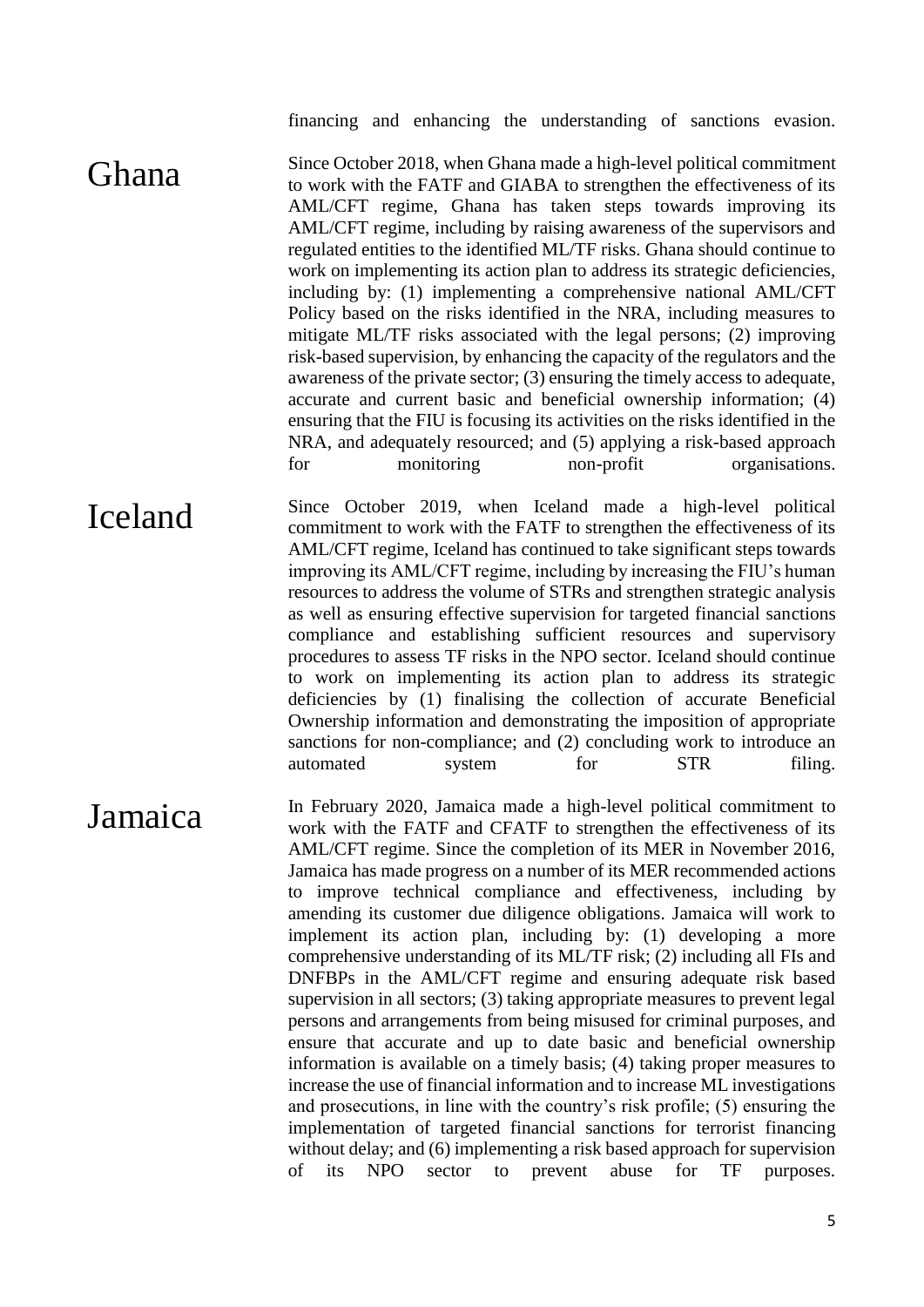**Mauritius** In February 2020, Mauritius made a high-level political commitment to work with the FATF and ESAAMLG to strengthen the effectiveness of its AML/CFT regime. Since the completion of its MER in 2018, Mauritius has made progress on a number of its MER recommended actions to improve technical compliance and effectiveness, including amending the legal framework to require legal persons and legal arrangements to disclose of beneficial ownership information and improving the processes of identifying and confiscating proceeds of crimes. Mauritius will work to implement its action plan, including by: (1) demonstrating that the supervisors of its global business sector and DNFBPs implement riskbased supervision; (2) ensuring the access to accurate basic and beneficial ownership information by competent authorities in a timely manner; (3) demonstrating that LEAs have capacity to conduct money laundering investigations, including parallel financial investigations and complex cases; (4) implementing a risk based approach for supervision of its NPO sector to prevent abuse for TF purposes, and 5) demonstrating the adequate implementation of targeted financial sanctions through outreach and supervision.

### Mongolia Since October 2019, when Mongolia made a high-level political commitment to work with the FATF and APG to strengthen the effectiveness of its AML/CFT regime, Mongolia continues to take significant steps towards improving its AML/CFT regime, including by demonstrating an increase in sanctions and remedial actions by financial supervisors for identified violations, and further seizing and confiscating falsely/non-declared currency. Mongolia should continue to work on implementing its action plan to address its strategic deficiencies, including by: (1) improving sectoral ML/TF risk understanding by DNFBP supervisors, applying a risk-based approach to supervision, particularly in relation to dealers in precious metals and stones; (2) demonstrating increased investigations and prosecutions of different types of ML activity in line with identified risks; and (3) monitoring compliance by FIs and DNFBPs with their PF-related TFS obligations, including the application of proportionate and dissuasive sanctions.

**Myanmar** In February 2020, Myanmar made a high-level political commitment to work with the FATF and APG to strengthen the effectiveness of its AML/CFT regime. Since the completion of its MER in September 2018, Myanmar has proactively made progress on a number of its MER recommended actions to improve technical compliance and effectiveness, including by introducing various legislative measures and establishing a regulatory framework for the registration of hundi operators. Myanmar will work to implement its action plan, including by: (1) demonstrating an improved understanding of ML risks in key areas; (2) ensuring the supervisory body for DNFBPs is sufficiently resourced, onsite/offsite inspections are risk-based, and hundi operators are registered and supervised; (3) demonstrating enhances in the use of financial intelligence in LEA investigations, and increasing operational analysis and disseminations by the FIU; (4) ensuring that ML is investigated/prosecuted in line with risks; (5) demonstrating investigation of transnational ML cases with international cooperation (6)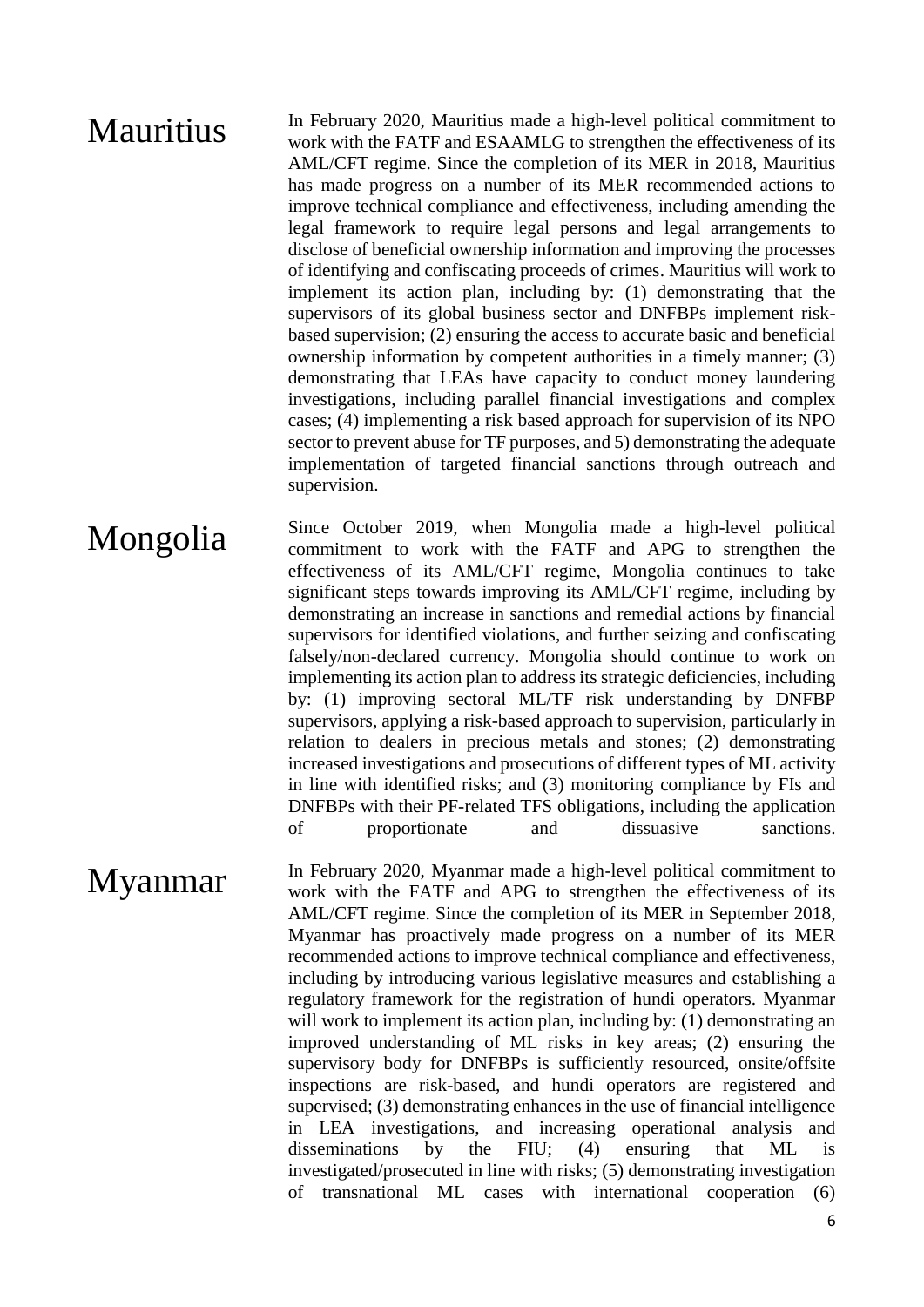demonstrating an increase in the freezing/seizing and confiscation of criminal proceeds, instrumentalities, and/or property of equivalent value; (7) managing seized assets to preserve the value of seized goods until confiscation; and (8) demonstrating implementation of TFS related to PF, including training on PF sanctions evasion.

Nicaragua In February 2020, Nicaragua made a high-level political commitment to work with the FATF and GAFILAT to strengthen the effectiveness of its AML/CFT regime. Since the completion of its MER in July 2017, Nicaragua has made progress on a number of its MER recommended actions to improve technical compliance and effectiveness, including by increasing the use of financial information in the investigation and prosecution of ML offenses and fixing its legal framework for criminalizing TF. Nicaragua will work to implement its action plan, including by: (1) developing a more comprehensive understanding of its ML/TF risk; (2) more proactively seeking international cooperation to support ML investigation, especially with the aim of identifying and tracing assets with confiscation and repatriation purposes; (3) conducting effective risk based supervision; (4) taking appropriate measures to prevent legal persons and arrangements from being misused for criminal purposes, and ensure that accurate and up to date basic and beneficial ownership information is available on a timely basis.

Pakistan Since June 2018, when Pakistan made a high-level political commitment to work with the FATF and APG to strengthen its AML/CFT regime and to address its strategic counter-terrorist financing-related deficiencies, Pakistan's political commitment has led to progress in a number of areas in its action plan, including risk-based supervision and pursuing domestic and international cooperation to identify cash couriers. Pakistan should continue to work on implementing its action plan to address its strategic deficiencies, including by: (1) demonstrating that remedial actions and sanctions are applied in cases of AML/CFT violations, relating to TF risk management and TFS obligations; (2) demonstrating that competent authorities are cooperating and taking action to identify and take enforcement action against illegal money or value transfer services (MVTS); (3) demonstrating the implementation of cross-border currency and BNI controls at all ports of entry, including applying effective, proportionate and dissuasive sanctions; (4) demonstrating that law enforcement agencies (LEAs) are identifying and investigating the widest range of TF activity and that TF investigations and prosecutions target designated persons and entities, and those acting on behalf or at the direction of the designated persons or entities; (5) demonstrating that TF prosecutions result in effective, proportionate and dissuasive sanctions (6) demonstrating effective implementation of targeted financial sanctions (supported by a comprehensive legal obligation) against all 1267 and 1373 designated terrorists and those acting for or on their behalf, including preventing the raising and moving of funds, identifying and freezing assets (movable and immovable), and prohibiting access to funds and financial services; (7) demonstrating enforcement against TFS violations including administrative and criminal penalties and provincial and federal authorities cooperating on enforcement cases; (8) demonstrating that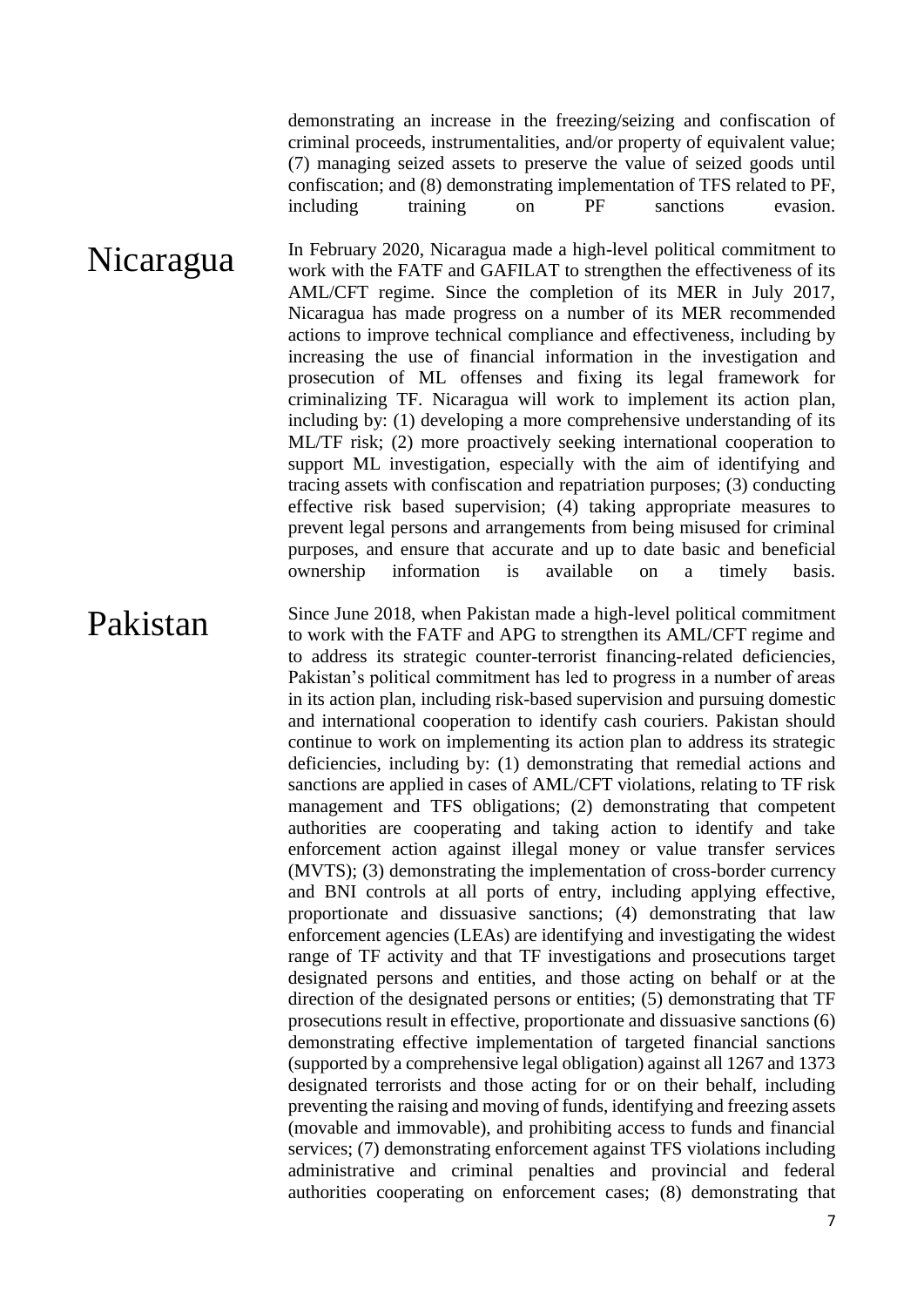facilities and services owned or controlled by designated person are deprived of their resources and the usage of the resources.

All deadlines in the action plan have expired. While noting recent and notable improvements, the FATF again expresses concerns given Pakistan's failure to complete its action plan in line with the agreed timelines and in light of the TF risks emanating from the jurisdiction. To date, Pakistan has largely addressed 14 of 27 action items, with varying levels of progress made on the rest of the action plan. The FATF strongly urges Pakistan to swiftly complete its full action plan by June 2020. Otherwise, should significant and sustainable progress especially in prosecuting and penalising TF not be made by the next Plenary, the FATF will take action, which could include the FATF calling on its members and urging all jurisdiction to advise their FIs to give special attention to business relations and transactions with Pakistan.

**Panama** Since June 2019, when Panama made a high-level political commitment to work with the FATF and GAFILAT to strengthen the effectiveness of its AML/CFT regime, Panama has taken some steps towards improving its AML/CFT regime, including by drafting sectoral risk assessments for the corporate and DNFBP sectors and free trade zones. Panama should continue to work on implementing its action plan to address its strategic deficiencies, including by: (1) strengthening its understanding of the national and sectoral ML/TF risk and informing findings to its national policies to mitigated the identified risks; (2) proactively taking action to identify unlicensed money remitters, applying a risk-based approach to supervision of the DNFBP sector and ensuring effective, proportionate, and dissuasive sanctions again AML/CFT violations; (3) ensuring adequate verification and update of beneficial ownership information by obliged entities, establishing an effective mechanisms to monitor the activities of offshore entities, assessing the existing risks of misuse of legal persons and arrangements to define and implement specific measures to prevent the misuse of nominee shareholders and directors, and ensuring timely access to adequate and accurate beneficial ownership information; and (4) ensuring effective use of FIU products for ML investigations, demonstrating its ability to investigate and prosecute ML involving foreign tax crimes and to provide constructive and timely international cooperation with such offence, and continuing to focus on ML investigations in relation to high-risk areas identified in the NRA and MER.

Syria Since February 2010, when Syria made a high-level political commitment to work with the FATF and MENAFATF to address its strategic AML/CFT deficiencies, Syria has made progress to improve its AML/CFT regime. In June 2014, the FATF determined that Syria had substantially addressed its action plan at a technical level, including by criminalising terrorist financing and establishing procedures for freezing terrorist assets. While the FATF determined that Syria has completed its agreed action plan, due to the security situation, the FATF has been unable to conduct an on-site visit to confirm whether the process of implementing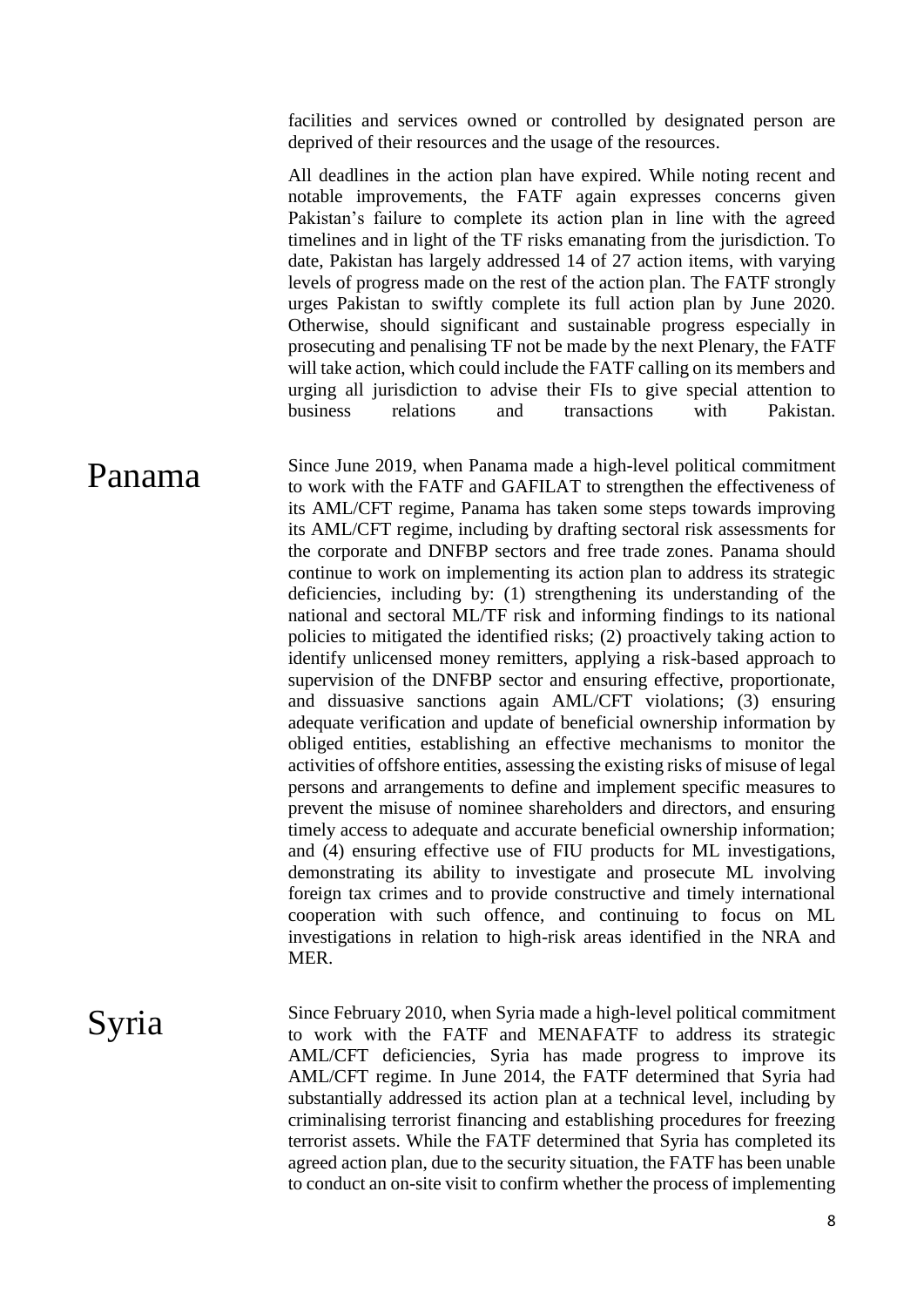the required reforms and actions has begun and is being sustained. The FATF will continue to monitor the situation, and will conduct an on-site visit at the earliest possible date.

 $\mathbf{Uganda}$  In February 2020, Uganda made a high-level political commitment to work with the FATF and ESAAMLG to strengthen the effectiveness of its work with the FATF and ESAAMLG to strengthen the effectiveness of its AML/CFT regime. Since the completion of its MER in 2016, Uganda has made progress on a number of its MER recommended actions to improve technical compliance and effectiveness, including conducting its first national ML/TF risk assessment and amending the relevant legal frameworks to addressed the technical deficiencies in its ML and TF offences. Uganda will work to implement its action plan, including by: (1) adopting a national AML/CFT strategy; (2) seeking international cooperation in line with the country's risk profile; (3) developing and implementing risk-based supervision to FIs and DNFBPs; (4) ensuring that competent authorities have timely access to accurate basic and beneficial ownership information for legal entities; (5) demonstrating LEAs and judicial authorities apply the ML offence consistent with the identified risks; (6) establishing and implementing policies and procedures for identifying, tracing, seizing and confiscating proceeds and instrumentalities of crime; (7) demonstrating that LEAs conduct TF investigations and pursue prosecutions commensurate with Uganda's TF risk profile; (8) addressing the technical deficiencies in the legal framework to implement PF-related TFS and implementing a risk based approach for supervision of its NPO sector to prevent abuse for TF purposes.

**Yemen** Since February 2010, when Yemen made a high-level political commitment to work with the FATF and MENAFATF to address its strategic AML/CFT deficiencies, Yemen has made progress to improve its AML/CFT regime. In June 2014, the FATF determined that Yemen had substantially addressed its action plan at a technical level, including by: (1) adequately criminalising money laundering and terrorist financing; (2) establishing procedures to identify and freeze terrorist assets; (3) improving its customer due diligence and suspicious transaction reporting requirements; (4) issuing guidance; (5) developing the monitoring and supervisory capacity of the financial sector supervisory authorities and the financial intelligence unit; and (6) establishing a fully operational and effectively functioning financial intelligence unit. While the FATF determined that Yemen has completed its agreed action plan, due to the security situation, the FATF has been unable to conduct an on-site visit to confirm whether the process of implementing the required reforms and actions has begun and is being sustained. The FATF will continue to monitor the situation, and conduct an on-site visit at the earliest possible date.

 $\sum$ imbabwe Since October 2019, when Zimbabwe made a high-level political commitment to work with the FATF and ESAAMLG to strengthen the effectiveness of its AML/CFT regime and address any related technical